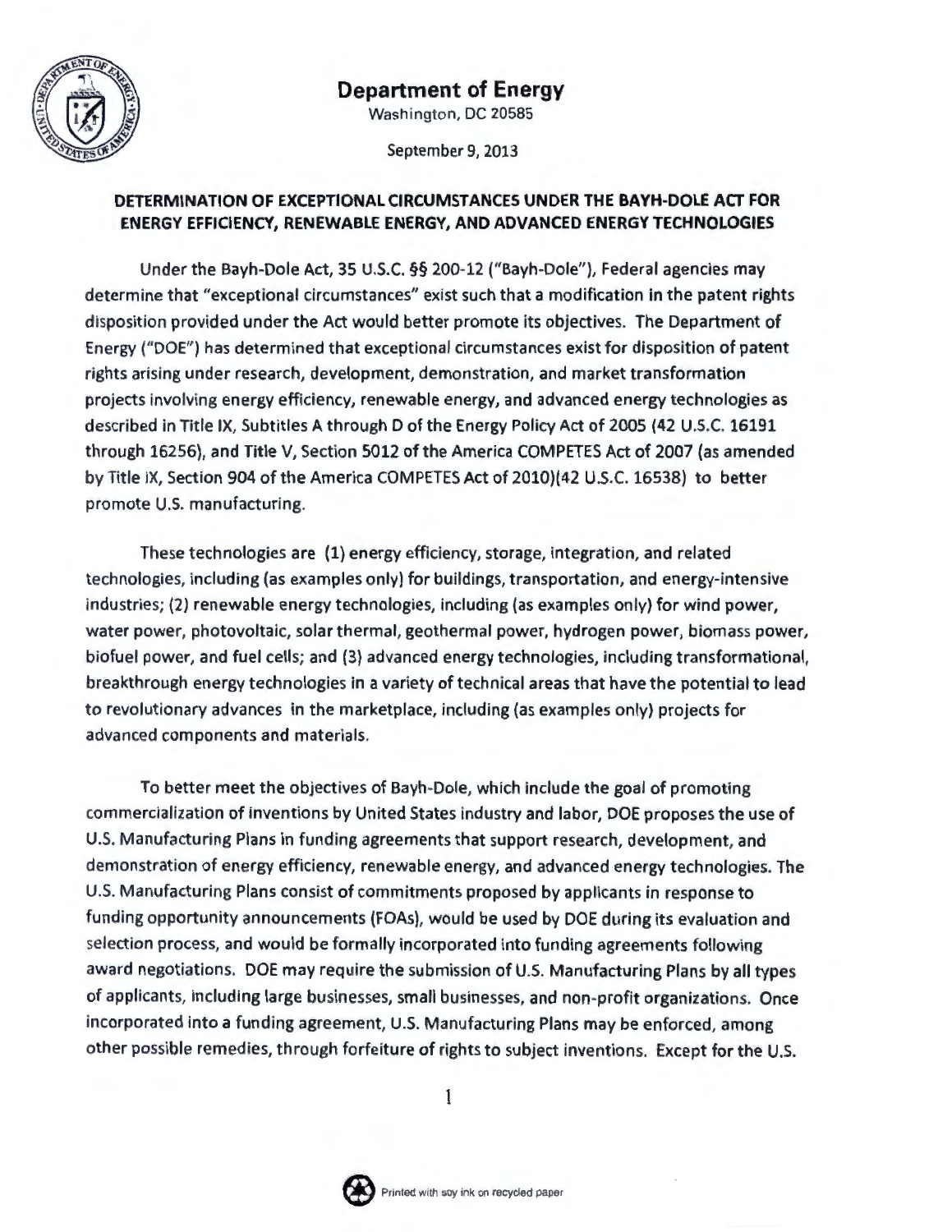Manufacturing Plans and the enforcement mechanism, the patent rights granted to certain funding recipients under Bayh-Dole remain the same. In accordance with 37 C.F.R. 401.3(e), DOE makes the following determination of exceptional circumstances, along with the supporting statement of facts and analysis.

- I. *The patent rights provided by Bayh-Dole may be modified to better promote the objectives of the Act when an agency determines that "exceptional circumstances" exist.* 
	- *a. Bayh-Dole provides a standard set of patent rights to recipients of federal funds under a funding agreement.*

Rights to inventions that contractors, subcontractors, as well as recipients and subrecipients of grants and cooperative agreements ("funding recipients") conceive or first actually reduce to practice in performance of work under a funding agreement ("subject inventions") are governed by Bayh-Dole and the federal regulations that implement Bayh-Dole.<sup>1</sup> A "funding agreement" is "any contract, grant, or cooperative agreement entered into by any Federal agency .. . and any contractor for the performance of experimental, developmental, or research work funded in whole or in part by the Federal Government.<sup>2</sup>

Bayh-Dole allows certain non-profjt organizations and domestic small businesses who are recipients of a funding agreement ("Bayh-Dole entities") to elect title to their subject inventions subject to limited government rights, and further provides that the recipients must comply with certain disclosure, patent prosecution, and other requirements.<sup>3</sup> In order to comply with Bayh-Dole, Federal agencies are required to use a standard patent rights clause for funding agreements with Bayh-Dole entities. 4

## *b. Standard patent rights under Bayh-Dole may be modified when "exceptional circumstances" exist and a modification would better promote the Act's objectives.*

A Federal agency may restrict, eliminate, or otherwise modify rights provided to Bayh-Dole entities and implemented through the standard patent rights clause in "exceptional circumstances" when the Federal agency determines that a restriction, elimination, or modification of the rights and requirements provided by Bayh-Dole would better promote the

<sup>&</sup>lt;sup>1</sup> 35 U.S.C. §§ 200-212; 37 C.F.R. Part 401.<br><sup>2</sup> 35 U.S.C. § 201 (b).<br><sup>3</sup> Bayh-Dole does not provide large business recipients the right to elect title to subject inventions under DOE statutory authorities. 42 U.S.C. *§§* 2182 and 5908. Bayh-Dole also does not apply to Technology Investment Agreements, under DOE's Other Transactions Authority. 42 U.S.C. § 7256. 4 37 C.F.R. *§* 401.3(a).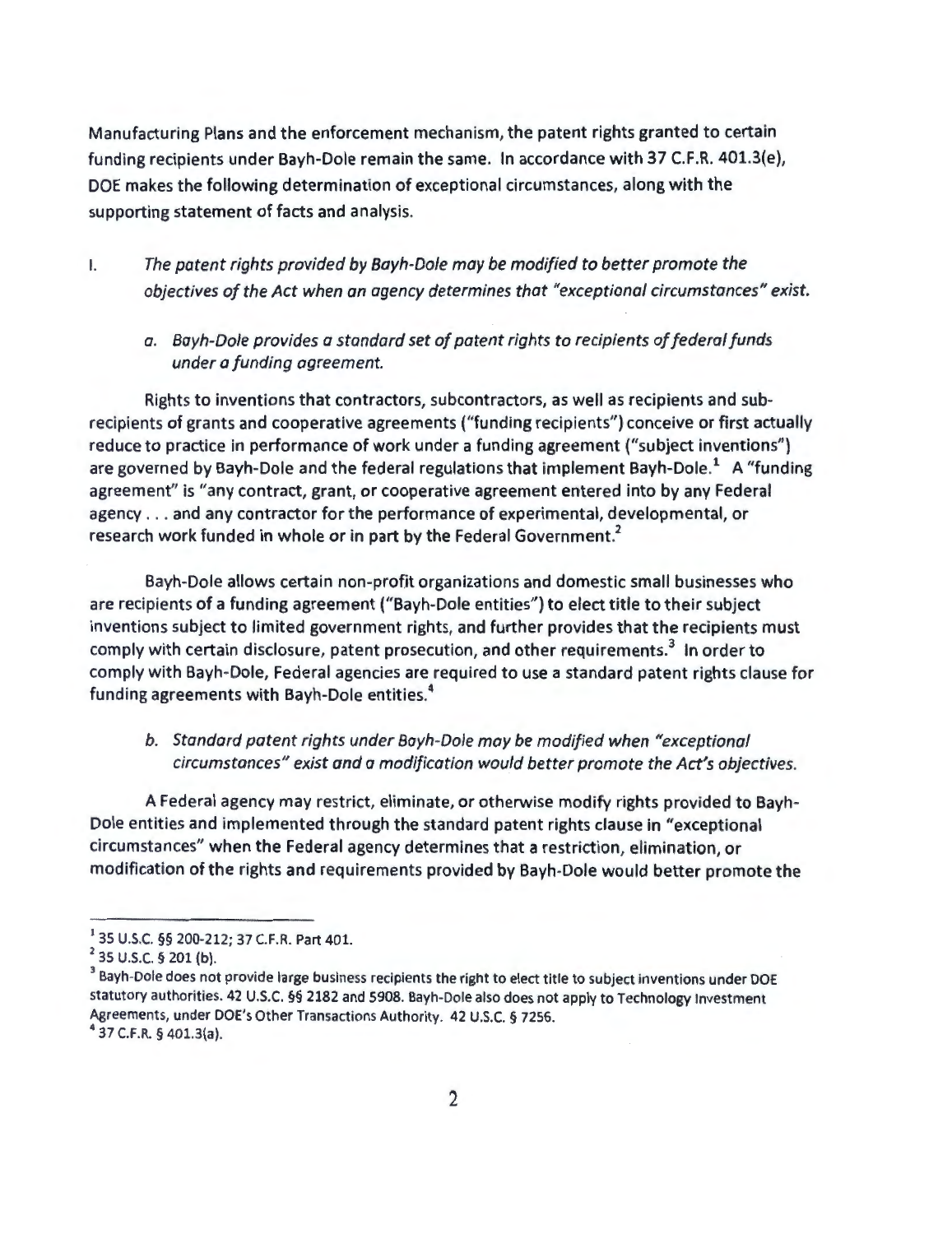Act's objectives.<sup>5</sup> The degree or scope of the modification should only be to the extent necessary to address the exceptional circumstances. <sup>6</sup>

## II. *Promoting domestic manufacture of products derived from federally-funded research is a primary objective of Bayh-Dole.*

A fundamental objective of Bayh-Dole is to promote U.S. manufacturing by encouraging the domestic manufacture of products derived from federally-funded research. Among the listed objectives of Bayh-Dole is "to promote the commercialization and public availability of inventions made in the United States by United States industry and labor."<sup>7</sup>

Bayh-Dole was enacted in 1980, in part, to address a growing concern regarding the ability of U.S. manufacturing to compete in an increasingly globalized marketplace. The House Report filed by the Judiciary Committee when Bayh-Dole was presented to Congress identified the need for legislation to address the "failure of American industry to keep pace with the increased productivity of foreign competitors."<sup>8</sup> Bayh-Dole's passage was spurred in part by the President's Advisory Committee on Industrial Innovation, convened in 1978 to study the possibilities for encouraging increased productivity in the United States. Chief among the recommendations of the committee was a legislative proposal to promote industrial innovation through the commercial manufacture of federally-funded technologies. The legislative proposal led to Bayh-Dole.<sup>9</sup>

III. DOE has determined that exceptional circumstances exist because Bayh-Dole's objective *of promoting U.S. manufacturing of federally-funded research is not fully being met with respect to energy efficiency, renewable energy, and advanced energy technologies.* 

The current state of domestic manufacturing for energy efficiency, renewable energy manufacturing, and advanced energy technologies makes clear that the objective of promoting U.S. manufacture of U.S. inventions has not been adequately achieved.

 $^5$  35 U.S.C. § 202(a)(ii); 37 C.F.R. § 401.3(a).<br> $^6$  37 C.F.R. § 401.3(b).

<sup>&</sup>lt;sup>7</sup> 35 U.S.C. § 200.<br><sup>8</sup> H.R. REP. 96-1307, 1, 1980 U.S.C.C.A.N. 6460, 6460 ("Need for the Legislation: Many analysts of the U.S. economy have warned that the roots of the current recession lie in a longer term economic malaise which arises out of a failure of American industry to keep pace with the increased productivity of foreign competitors.").<br><sup>9</sup>Id. at 6462. See U.S. DEPT. OF COMMERCE, ADVISORY COMMITTEE ON INDUSTRIAL INNOVATION: FINAL REPORT (Sept. 1979).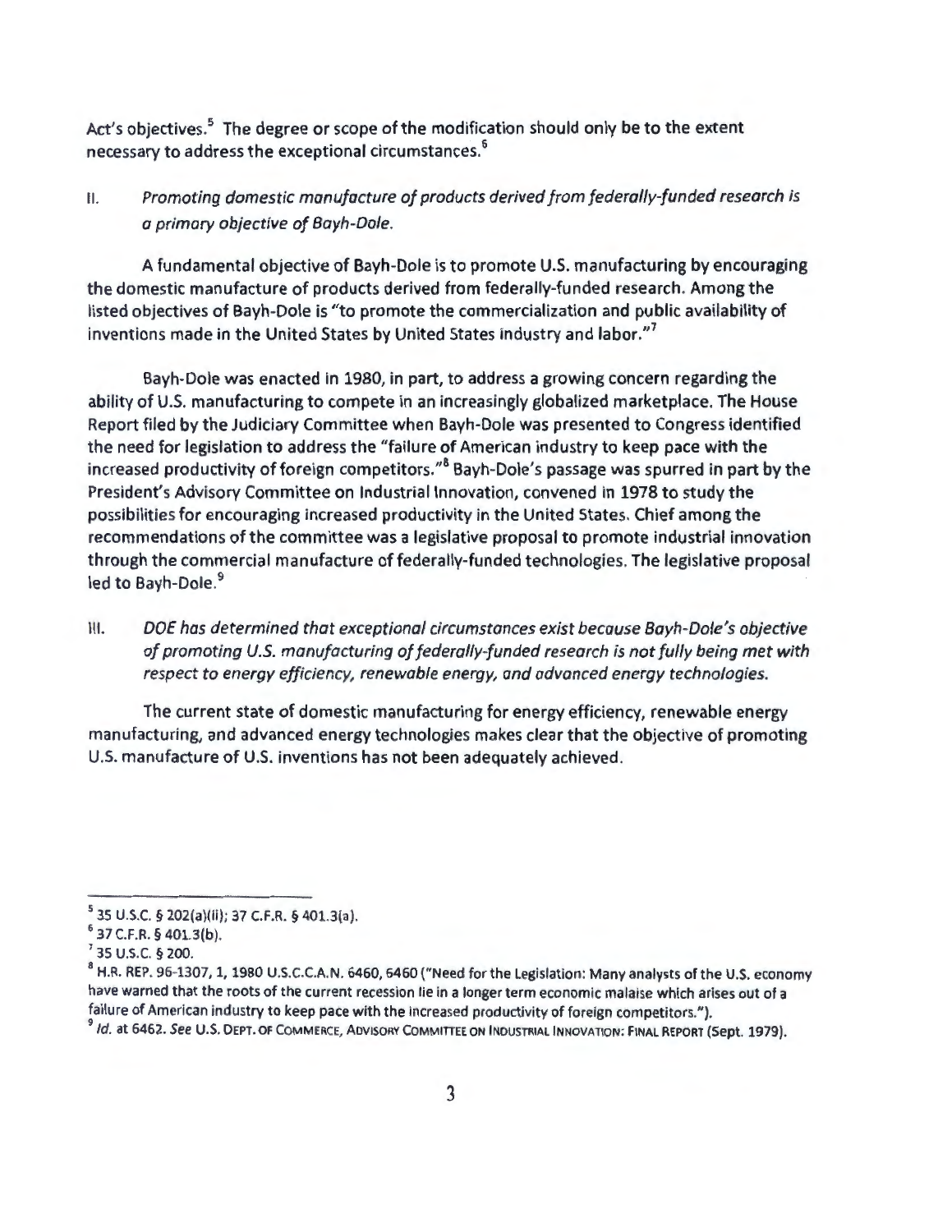a. The U.S. has made significant investments in energy efficiency, renewable energy, and advanced energy technologies through DOE.

The United States is a leader in the research and development of energy efficiency, renewable energy, and advanced energy technologies. America's leadership in research and development has been maintained in part due to DOE's significant and strategic investments in these types of technologies. The investments are made primarily through two DOE organizations: (1) the Office of Energy Efficiency and Renewable Energy (EERE) and (2) the Advanced Research Projects Agency-Energy (ARPA-E).

EERE works to strengthen the United States' energy security, environmental quality, and economic vitality in public-private partnerships. It supports this goal through (1) enhancing energy efficiency and productivity; and (2) bringing clean, reliable and affordable energy technologies to the marketplace., EERE partners with business, industry, universities, national laboratories, consumers, federal energy managers, inventors, states, and tribes to research, develop, and advance energy efficiency and renewable energy technologies. EERE funds R&D in programs that include building technologies, advanced manufacturing, vehicle technologies, weatherization technologies, bio-energy technologies, fuel cell technologies, geothermal technologies, solar energy technologies, and wind and water power technologies. EERE programs are focused on developing next-generation energy efficiency and renewable energy technologies and lowering the associated cost so that these technologies are broadly adopted and used across the United States. EERE has invested \$28.8 billion in energy efficiency and renewable energy technologies over the last ten years.

ARPA-E is dedicated to advancing energy technologies that have the potential to be transformational in the marketplace. ARPA-E works to identify high-risk, high-reward technical areas of interest to advance the agency's three mission areas: to enhance our nation's economic security, enhance our nation's energy security, and reduce energy-related emissions. ARPA-E enters into funding agreements with businesses, non-profit research organizations, universities, and national laboratories to research, develop and advance energy technologies that industry and other government programs are not likely to support because of technical and financial uncertainty.

In its first four years of operation, ARPA-E has invested more than \$777 million in advanced energy technologies, including approximately 285 research and development projects selected under 14 targeted FOAs and two open FOAs. In addition, ARPA-E has undertaken robust technology transfer and outreach activities to maximize the return on taxpayer investment through ARPA-E-funded technologies meeting their full commercial potential. Critical success in ARPA-E projects has spurred millions of dollars in follow-on private-sector funding, and a number of ARPA-E awardees have formed start-up companies as a result of ARPA-E funding.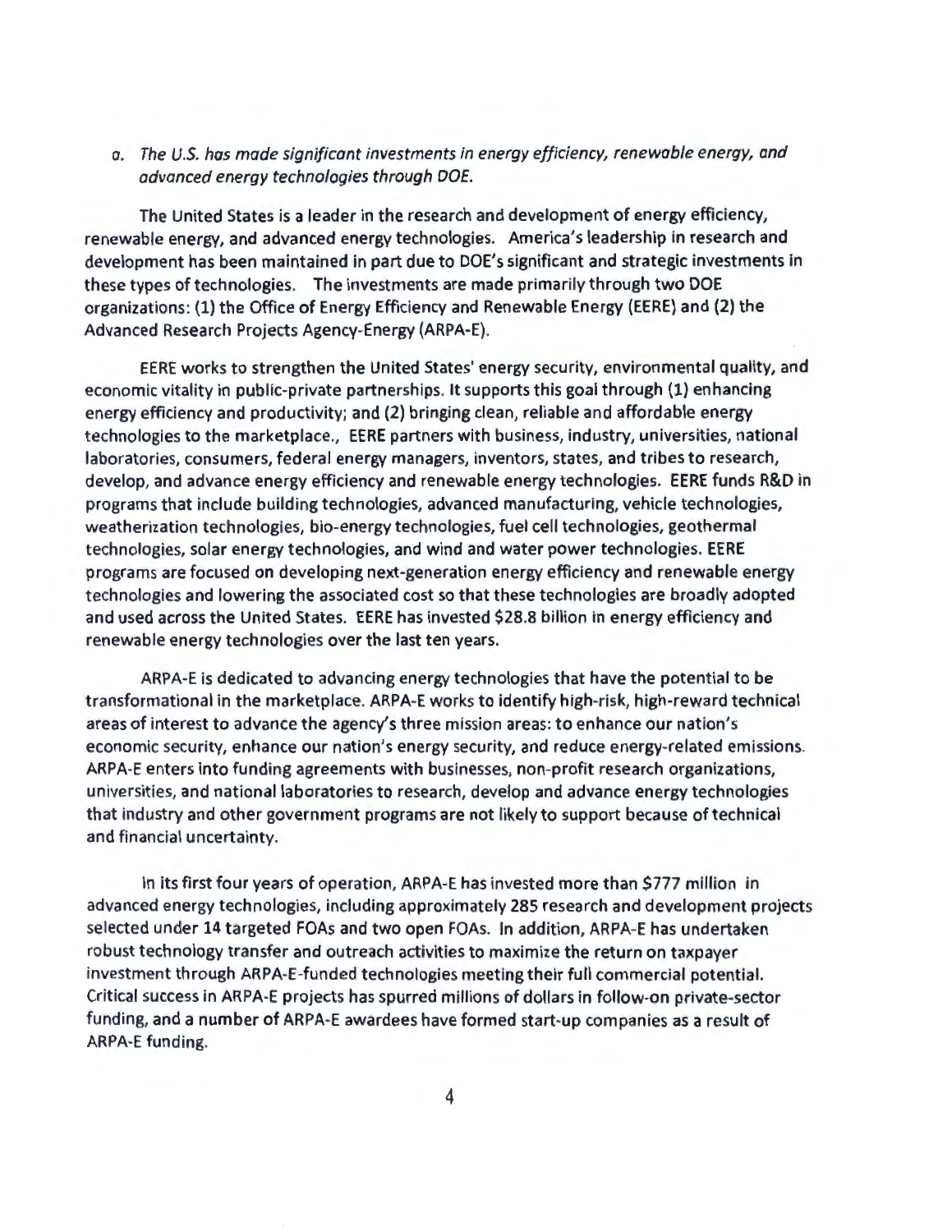*b. Despite DOE's significant investment in energy efficiency, renewable energy, and advanced energy technologies research, development, and deployment, U.S. clean energy manufacturing lags behind other nations.* 

Notwithstanding its leadership in research, development, and deployment of energy efficiency, renewable energy, and advanced energy technologies, the U.S. lags behind other nations in the manufacturing of those technologies. For example, China has 711 commissioned renewable energy manufacturing plants, five times as many as the U.S.<sup>10</sup> China has an additional 13 partially commissioned plants and 122 under construction, for a total of 60% of all renewable energy plants on record.<sup>11</sup> The U.S. has only an additional 5 partially commissioned plants and 18 under construction.<sup>12</sup> More particularly, in the field of solar technologies, China currently has 523 fully commissioned solar manufacturing plants (44% of world total) and Germany has 96 (8% of world total), while the US has 87 (7% of world total).<sup>13</sup> In the area of wind power technology, China has 109 wind manufacturing plants, or 41% of the world total.<sup>14</sup> India has 34 wind manufacturing plants, or 14% of the world's total.<sup>15</sup> The U.S. has only 23 plants, or 10% of the world total.<sup>16</sup> According to consulting firm MAKE Consulting, U.S. manufacturing capacity to produce wind turbine components is insufficient, in many cases, even to keep up with U.S. demand, much less demand in foreign markets.<sup>17</sup>

*c. Congress has expressly recognized the need to improve the level of U.S. manufacturing from DOE's investments in energy efficiency, renewable energy, and advanced energy technologies.* 

In the accompanying House Report for the 2013 Energy and Water Appropriations Bill, the Committee on Appropriations identified the specific need for DOE to take a leadership role in improving U.S. manufacturing and domestic intellectual property retention:

The Department's research and development efforts yield several thousand patents and licenses each year, and taxpayers expect their support to result in commercialized technologies that benefit both American consumers and American industry. This expectation is not met when intellectual property that

<sup>10</sup> Industry Intelligence, BLOOMBERG NEW ENERGY FINANCE, http://www.bnef.com/ (last visited Feb. 12, 2013).  $11/d.$ 

 $12$ <sub>Id.</sub>

<sup>&</sup>lt;sup>13</sup> Bloomberg New Energy Finance, supra note 10.

 $14$ <sub>Id.</sub>

 $15$  *Id.* 

 $16$  Id.

<sup>&</sup>lt;sup>17</sup> Whitehouse.gov "Promoting Clean, Renewable Energy: Investments in Wind and Solar" 2010 http://www.whitehouse.gov/recovery/innovations/clean-renewable-energy#19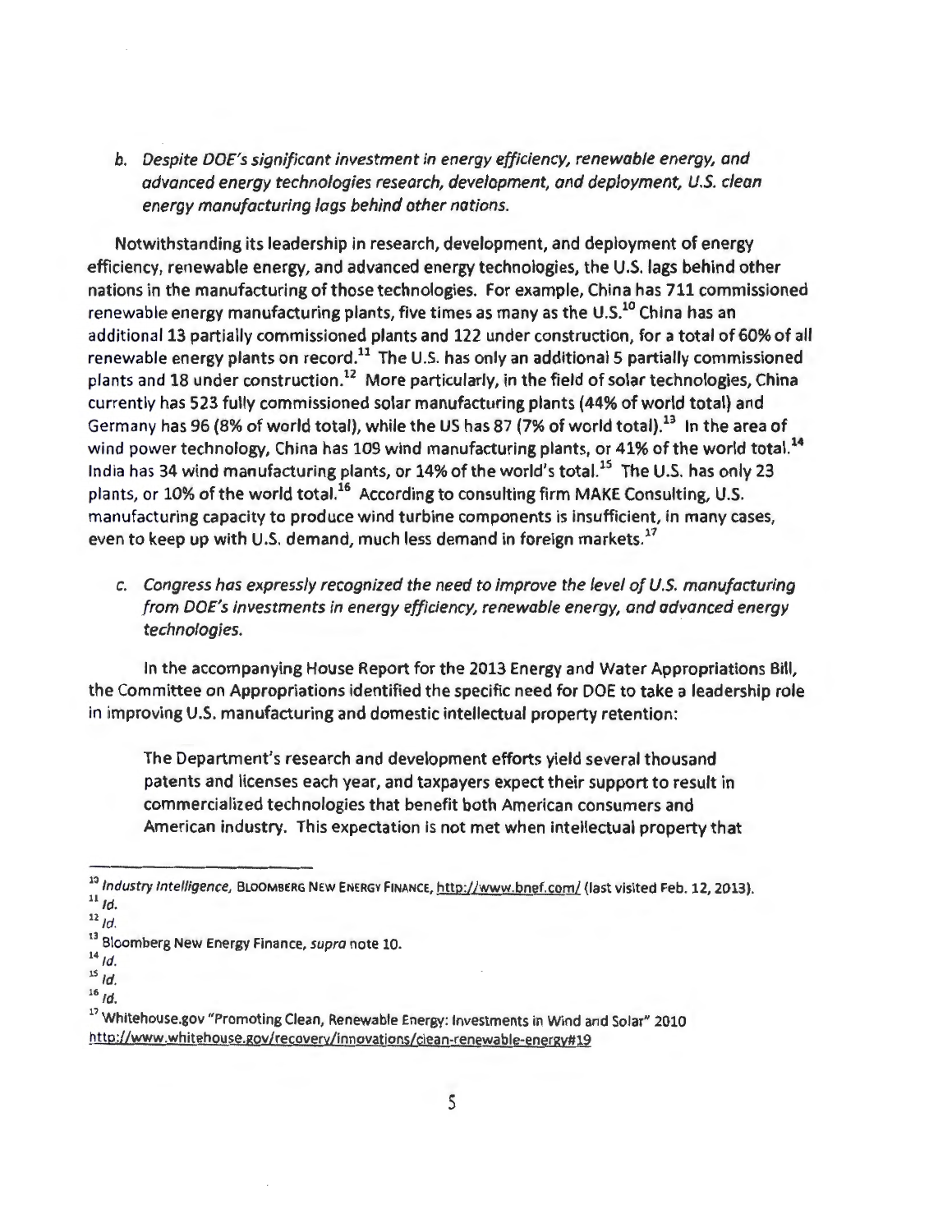was developed with public funding is commercialized only by foreign manufacturers. The Committee believes that intellectual property policies offer substantial opportunities to encourage domestic manufacturing without obstructing commercial efficiency, eroding the value of intellectual property, or under-mining free trade. The technology transfer efforts of the Department should support domestic manufacturing wherever possible and the Department must take proactive steps to ensure taxpayer-funded research and development result in domestic jobs and revenues. 18

The Committee requested that DOE examine what authorities are available to control intellectual property, specifically including the Bayh-Dole Act. 19

Congress has also emphasized the importance of U.S. manufacturing through the authorizing statute for ARPA-E. Specifically, Congress established ARPA-E through the passage of the America Competes Act of 2007 and, among other things, charged ARPA-E with accelerating "the research and development of manufacturing processes for novel energy technologies."<sup>20</sup> As a reflection of Congress's focus on U.S. manufacturing, ARPA-E responsibility regarding research and development of manufacturing was modified in the America Competes Reauthorization Act of 2010 to state the following: "research and development of advanced manufacturing process and technologies for the *domestic manufacturing* of novel energy technologies." (emphasis added)<sup>21</sup>

It is critical that energy efficiency, renewable energy, and advanced energy technologies funded by DOE support manufacturing in the United States, particularly in view of the necessity of creating and maintaining jobs, including manufacturing jobs, in the U.S. The objectives of DOE's research and development programs are to decrease the dependence of the U.S. on foreign energy supplies, enhance U.S. economic and energy security, increase the export of renewable generation equipment from the U.S., and ensure that the United States maintains a technological lead in developing and deploying next-generation energy technologies.<sup>22</sup> A strong and vibrant domestic manufacturing base is needed for these objectives to be met. If the U.S. cannot maintain a manufacturing base for energy efficiency, renewable energy, and advanced energy technologies then it will remain dependent on foreign energy supplies and fail to achieve economic, energy, and national security.

<sup>&</sup>lt;sup>18</sup> H.R. Rep. No. 112-462 (May 2, 2012) at 81.

 $^{19}$  *ld.* at 82.<br><sup>22</sup> America COMPETES Act, Pub. L. 110-69, § 5012 (2007).

<sup>&</sup>lt;sup>21</sup> America COMPETES Reauthorization Act of 2010, Pub. L. 111-358, § 904 (2010). <sup>22</sup>42 U.S.C. § 16231(a).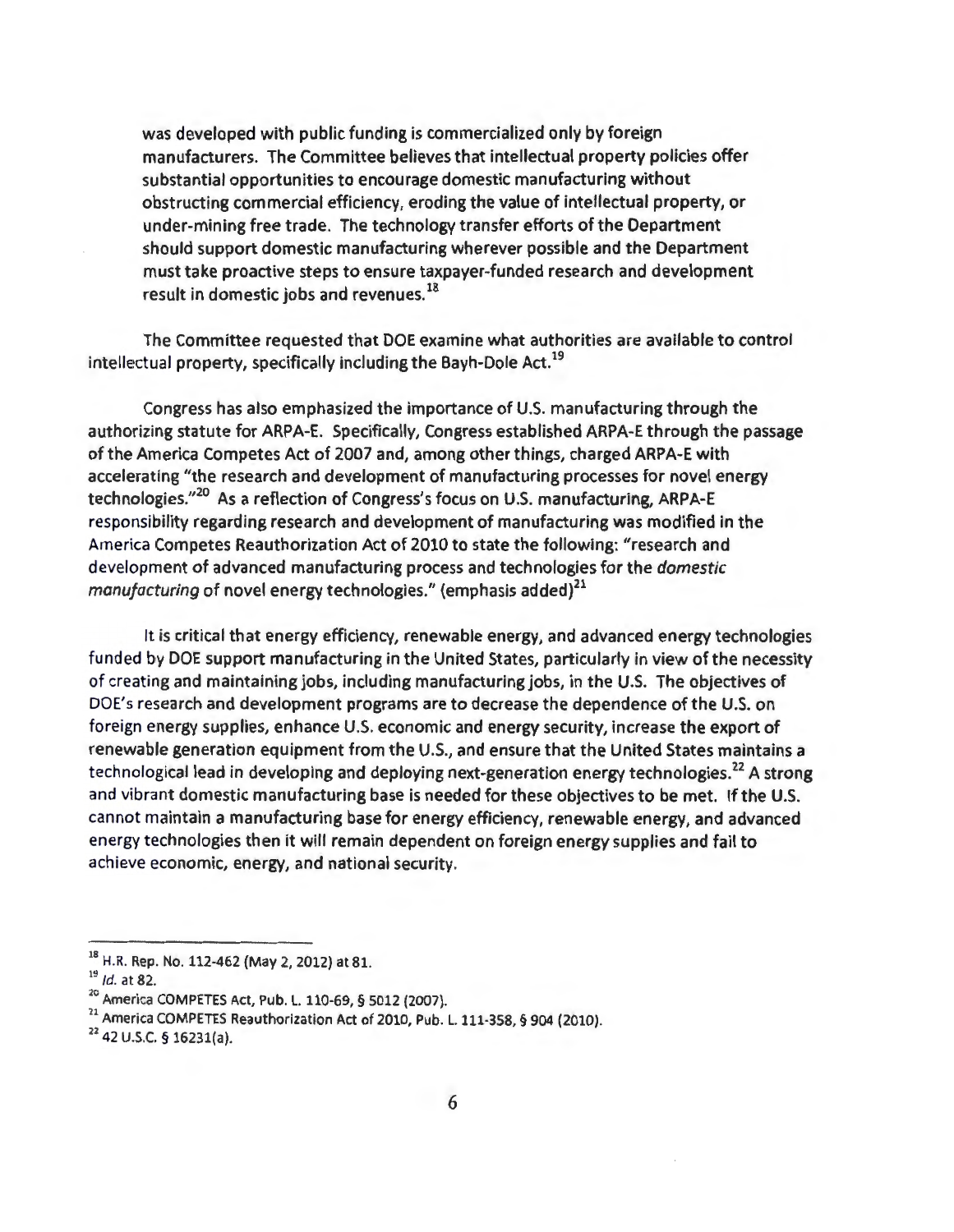IV. *EERE and ARPA-E* will *implement U.S. Manufacturing Plans to further promote the U.S. manufacture of inventions resulting from Federally-funded research.* 

*a. U.S. Manufacturing Plans may be required under a FOA and may be used as a basis for selection.* 

Depending on the nature of the FOA, EERE and ARPA-E may require a U.S. Manufacturing Plan from each applicant of the FOA as part of its application. The U.S. Manufacturing Plan will represent the applicant's measurable commitment to support U.S. manufacturing of the technologies related to its EERE or ARPA-E funding agreement. The Plans shall apply equally to all types of applicants, including large businesses, small businesses, and non-profit organizations. Once incorporated into a funding agreement, the U.S. Manufacturing Plan will provide that it may be enforced, among other possible remedies, through forfeiture of rights to subject inventions. Except for the U.S. Manufacturing Plan proposed by the applicant and the enforcement mechanism, the patent rights of funding recipients granted by Bayh-Dole remain the same.

The nature and specificity of the applicants' U.S. Manufacturing Plans will vary based on the FOA and the program issuing the FOA. A higher level of specificity may be required in the U.S. Manufacturing Plans for technologies at higher technology readiness levels due to the greater certainty surrounding the commercialization of these technologies. U.S. Manufacturing Plans submitted in response to FOAs targeting technologies at high technology readiness levels or demonstration activities should include specific commitments to manufacturing in the U.S. For example, the U.S. Manufacturing Plan may specify products related to the funding agreement that will be manufactured in the U.S. or may identify investments in U.S. facilities to support product manufacture. U.S. Manufacturing Plans submitted in response to FOAs directed at technologies at lower technology readiness levels may have fewer specific manufacturing details and may focus more on licensing and other strategies to promote U.S. manufacturing.

The weight given to the U.S. Manufacturing Plans during the review and selection process likely will also vary based on the particular FOA and may be part of the evaluation or merit criteria. For example, the U.S. Manufacturing Plans may constitute 30% of the overall merit review score of the proposals. Alternatively, the U.S. Manufacturing Plans may be treated as a qualitative program policy factor, thereby allowing the selecting official to give preference to applications based on the U.S. Manufacturing Plans. FOAs directed to technologies at high technology readiness levels or demonstration type activities may require greater consideration of applicants' U.S. Manufacturing Plans.

Following selection and award negotiations, the U.S. Manufacturing Plan will be incorporated into the funding agreement. The funding agreement may further require that the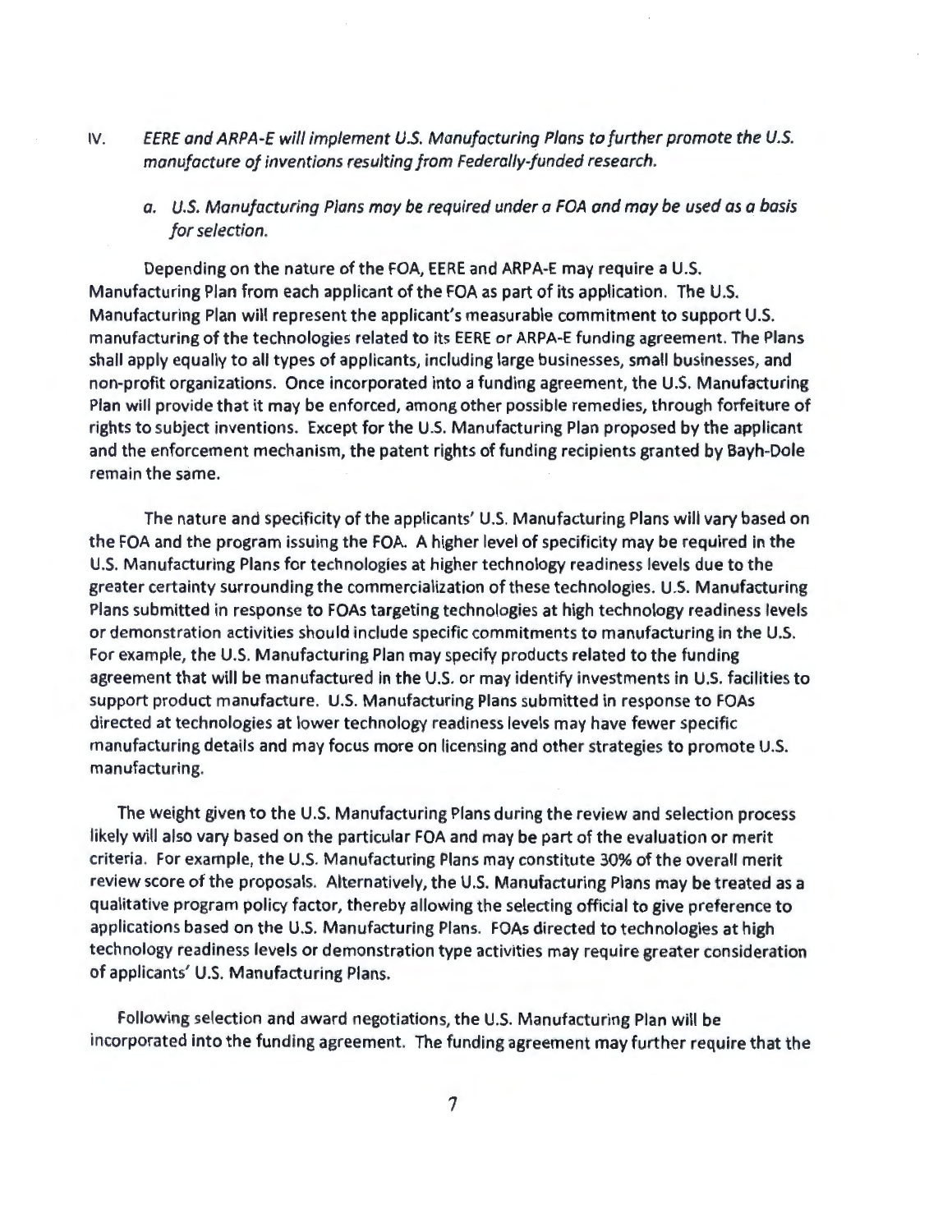funding recipient submit annual reports to DOE (including after expiration of the funding period) to demonstrate compliance with the U.S. Manufacturing Plan.

The funding agreement terms and conditions will further provide for the remedies upon breach of the U.S. Manufacturing Plan. Individual FOAs, for example, may specify remedies such as repayment (including repayment with interest) of the DOE funding received under the funding agreement. Remedies may also include a loss of all rights to subject inventions by the funding recipient, including title reverting back to DOE if the funding recipient had title to the subject inventions.

### *b. The standard patent rights clause will be modified to allow U.S. Manufacturing Plans to be enforceable and to serve as a basis for selection.*

To the extent that a U.S. Manufacturing Plan is connected to subject inventions or that the remedy for a breach of a U.S. Manufacturing Plan is connected to subject inventions (e.g., title reverts back to DOE), the standard patent rights clause for Bayh-Dole entities will be modified accordingly. The modification would be necessary to implement and enforce the U.S. Manufacturing Plan proposed by the Bayh-Dole entity and was in part the purpose for selecting the Bayh-Dole entity's proposal.

The funding recipient, including any Bayh-Dole entity, may request a waiver or modification of the U.S. Manufacturing Plan from DOE upon a satisfactory showing that the original U.S. Manufacturing Plan is no longer economically feasible and where the funding recipient can demonstrate an alternate net benefit to the U.S. economy notwithstanding the requested waiver or modification.